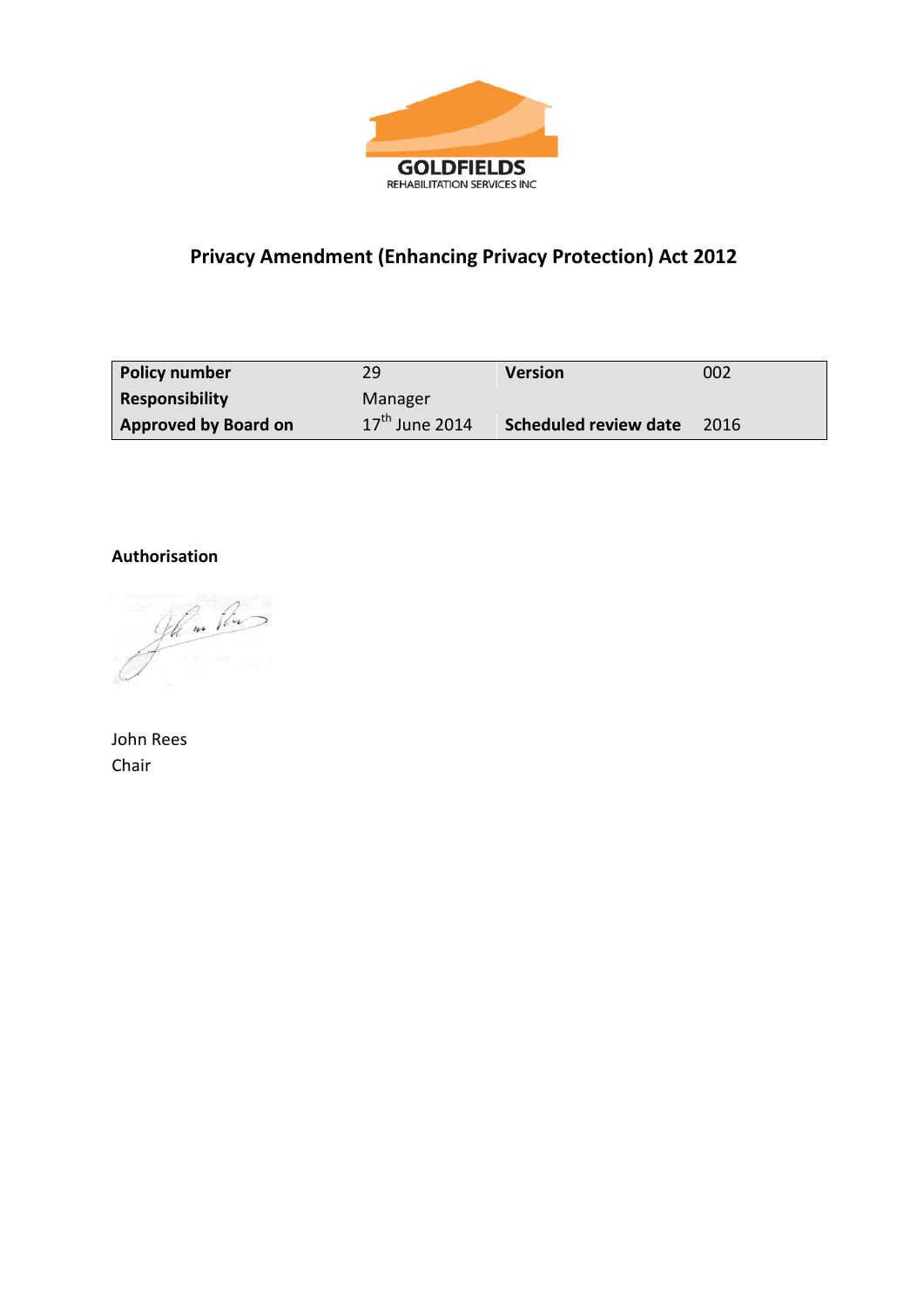Goldfields Rehabilitation Services Inc. (GRSI) has a responsibility to treat its clients with dignity, and respect their right for privacy and confidentiality by protecting clients from unfair or unauthorised use of personal/sensitive information and applying standards on how information is collected, used, secured and disclosed.

From 12 March 2014, Goldfields Rehabilitation Services has recognised the Australian Privacy Principles (APPs) and abides with the 13 principles of the Privacy Amendment (Enhancing Privacy Protection) Act 2012.

## **Purpose**

The purpose of this Privacy policy is to establish standards of privacy and confidentiality for all aspects of the service's dealings with all clients (including family members) of the service.

Goldfields Rehabilitation Service to comply and implement the 13 Australian Privacy Principles:

- Principle 1: Open and transparent management of personal information
- Principle 2: Anonymity and pseudonymity
- Principle 3: Collection of Solicited personal information
- Principle 4: Dealing with unsolicited personal information
- Principle 5: Notification of the collection of personal information
- Principle 6: Use or disclosure of personal information
- Principle 7: Direct Marketing
- Principle 8: Cross Border disclosure of personal information
- Principle 9: Adoption, use or disclosure of government related identifies
- Principle 10: Quality of personal information
- Principle 11: Security of personal information
- Principle 12: Access to personal information
- Principle 13: Correction of personal information

Goldfields Rehabilitation Services will be able to deal with inquiries or complaints from individual about the entity's compliance with the Australian Privacy Principles

## **Policy**

The Privacy and Confidentiality Policy which is based on the Privacy Amendment (Enhancing Privacy Protection) Act 2012 applies to all clients. The agency displays brochures and/or pamphlets in an appropriate range of languages and formats about clients and carers' rights to privacy and confidentiality. The Privacy and Confidentiality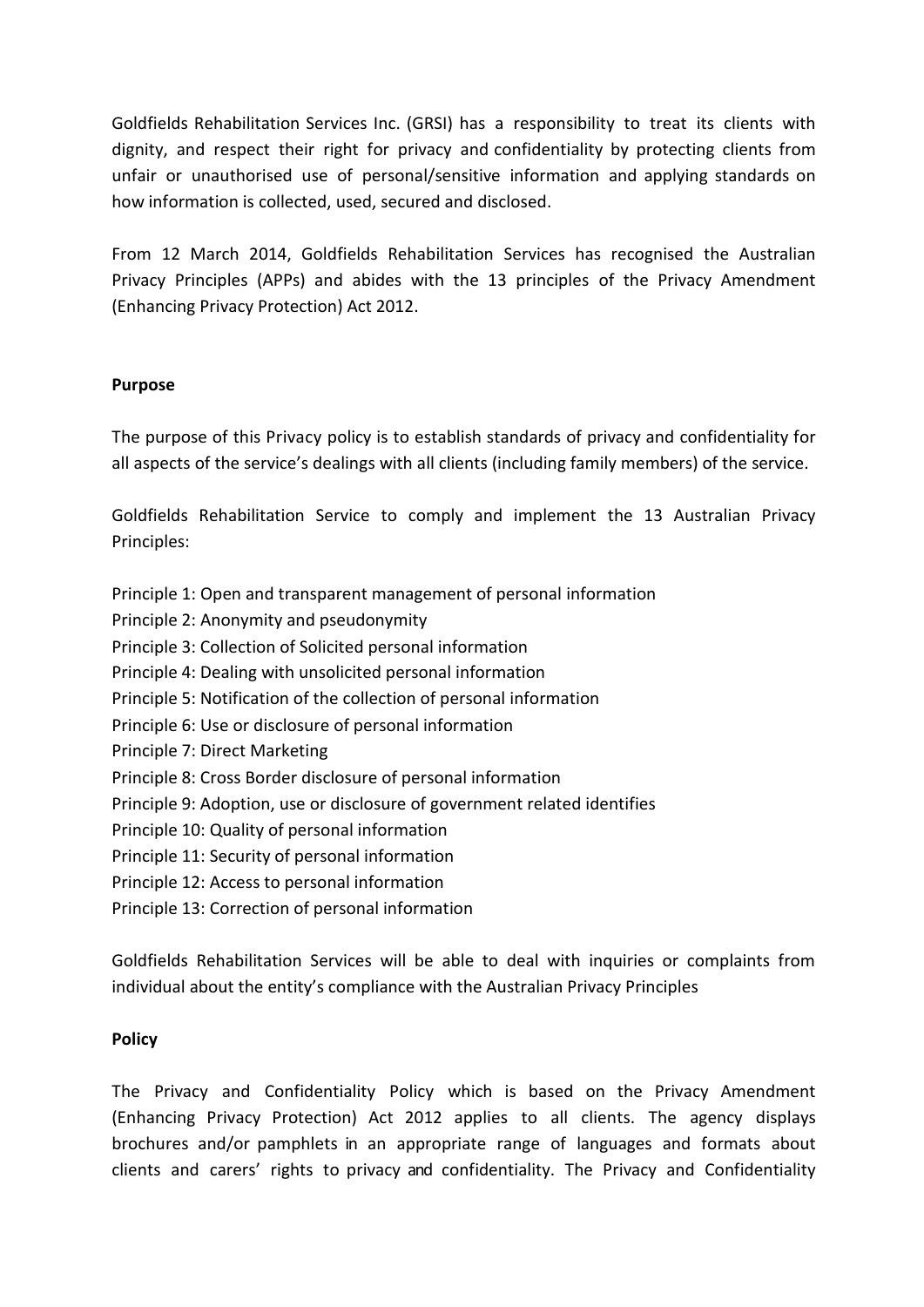Policy is to be provided to clients and/or body on request. Also, this privacy policy is found in the Goldfields Rehabilitation Service website and to be provided to clients free of charge.

Clients are to be informed of the purpose for collecting any information:

- Information will be collected in a non-intrusive, non-coerced manner following the expressed or implied consent, as appropriate.
- The only information about a client held by the service will be information necessary to provide the service.
- Information about clients will be held securely and in accordance with the Data Management Policy.
- Details about clients are kept confidential, and only disclosed with the client's consent for the purpose of ensuring that clients receive the service they need.
- The client will be made aware of, and be required to consent to, any exchange of information about the client made with another person, including family/ significant others, and with another service, such as the Court Assessment and Treatment Service (CATS) or other case manager.
- The individual will be informed how to access personal information and seek correction of such information
- The client will be advised of the procedure how to make a complaint about a breach of the Australian Privacy Principle and how Goldfields Rehabilitation Service will manage it.
- Client will have the option of not identifying themselves, or of using pseudonym in relation to a particular matter except in cases required by law or authorised by or under an Australian law, or a court/tribunal order and if it is impracticable to deal with individuals who have not identified themselves or who have used a pseudonym
- Goldfields Rehabilitation Services may disclose personal information to overseas recipients related to the case, with the written consent from the client and does not breach the Australian Privacy principle
- The clients will be informed that any unsolicited personal information will be discarded/destroyed to ensure that the information is de-identified and avoid misleading facts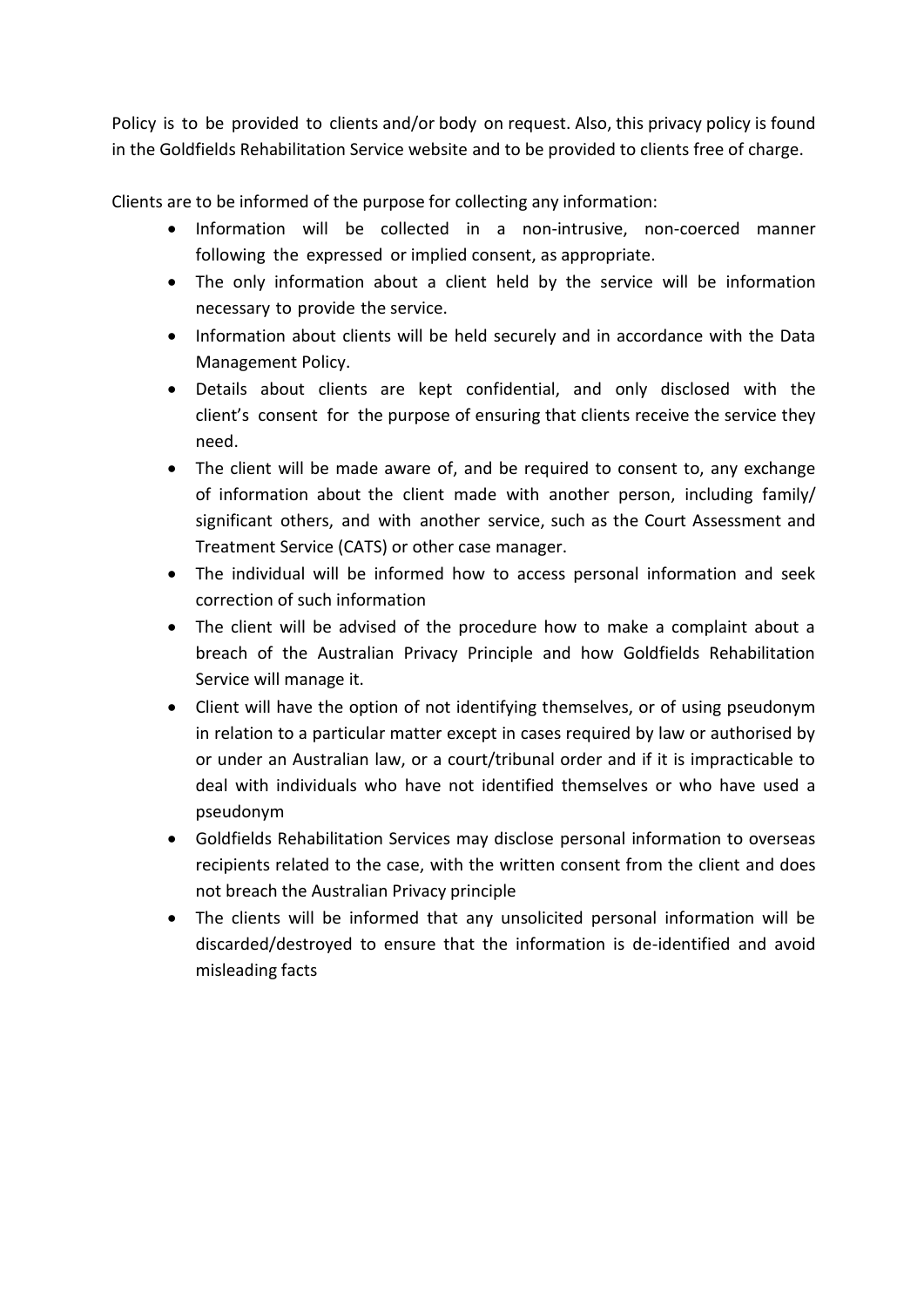### **Responsibilities**

The Manager is responsible for ensuring the policy and procedures are implemented.

Staff and volunteers must be aware of and adhere to the 13 principles of the Privacy Amendment (Enhancing Privacy Protection) Act 2012.

#### **Procedures**

#### *Data Collection*

At the time of collecting personal and/or sensitive information or as soon as practicable afterwards if circumstances do not permit (such as in an emergency/crisis situation), the service will ensure the client is made aware of:

- The identity of the service and how to contact it.
- The primary purposes for which the personal information is collected.
- Other bodies, including types of service providers, to which the service would usually disclose personal information.
- Any law requiring particular personal information to be collected.
- The consequences (if any) if part of the information is not provided.
- The right of the client to access the personal information collected.
- Their option of not having to reveal their identity without having to provide an explanation as to why anonymity is requested unless lawfully required.

The personal information collected:

- Will be collected in a non-intrusive, non-coerced manner.
- Will be collected with consent, except in specified circumstances such as emergencies.
- Will be collected directly from the client, or confirmed by the client.
- Will be limited to what is necessary for the function of the service.

Any consent given to collect personal information will be provided voluntarily after a client has been adequately informed, in a manner appropriate for the client to understand what is being consented to either expressed/stated either in writing, orally or in any other form where consent is unmistakably communicated or implied through discussion directly with the client during consultation on how the personal information may be used.

## *Use and disclosure*

Consent of a client is required: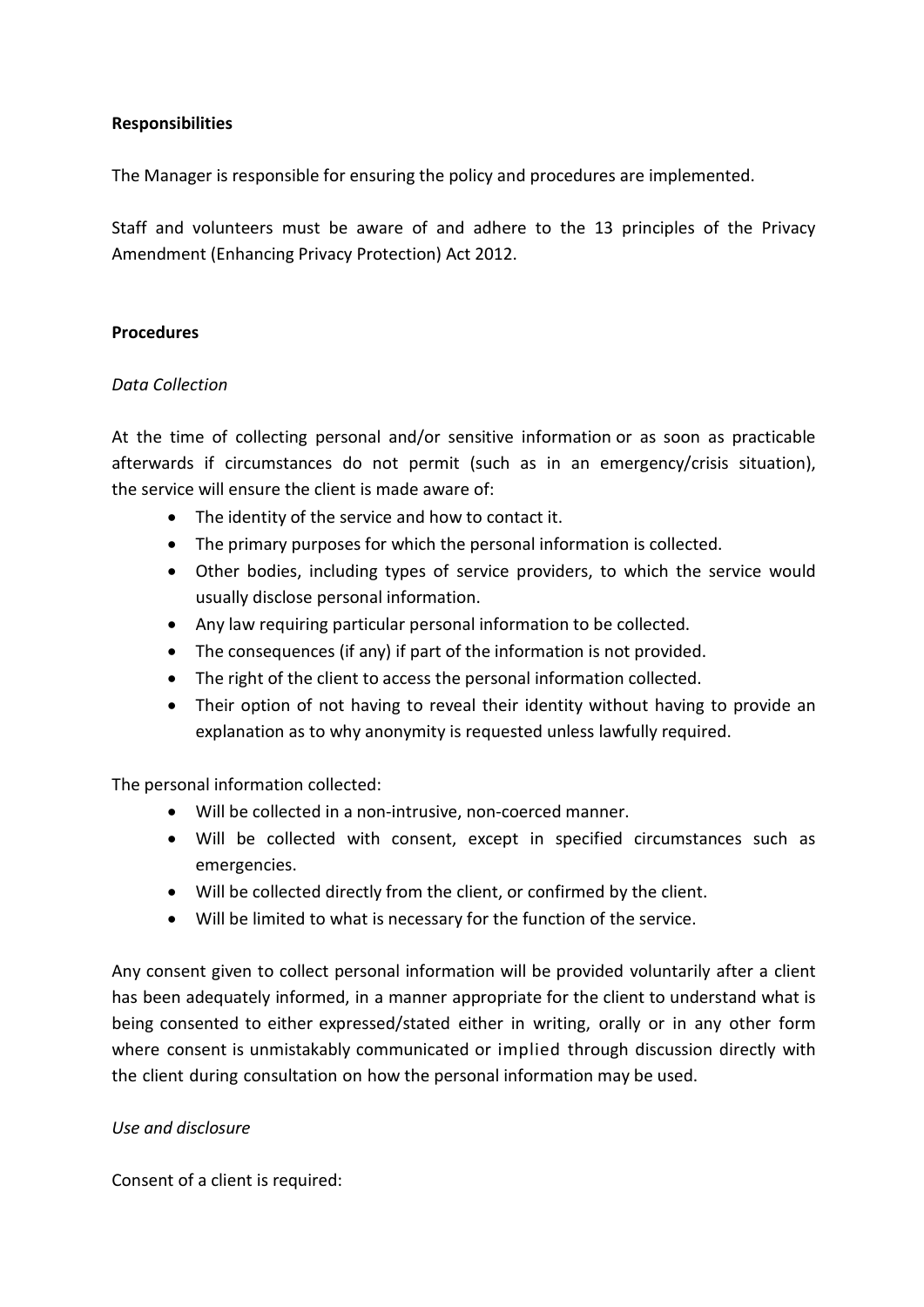- If personal information is to be used as a case study for training or education purposes -even when de-identified.
- If personal information is sought by the media- even offered as generic statements.
- If personal information will be used for the purposes of fundraising or direct marketing.
- If records are to be transferred to another service organisation for the purposes of informing the client's case manager or for shared/through care.
- For information to be used for research or statistics not related to public health or safety unless the personal information is de-identified.
- If reporting a suspected unlawful activity within an organisation, such as assault or professional misconduct of a staff member.

Where personal information is to be disclosed to/shared with another service provider written consent will be sought, unless professional and ethical practice obligations apply, e.g. Where there is a serious or imminent threat to life, health or safety or as a requirement by law, consent does not need to be sought.

## *Integrity and Security*

The service will take reasonable steps to secure the integrity of personal information collected, used or disclosed, ensuring:

- That any incompleteness and lack of currency of personal information does not detrimentally affect the client.
- That personal information received from another source is confirmed with the client.
- GRSI will ensure personal names and appointment times are not publicly observable, e.g. booking diaries, journals and agency diaries, and that any case discussion is for clinical support purposes only and held in locations where the discussion cannot be overheard.
- Access to records is restricted to appropriate staff, with confidentiality agreements signed by all persons who may otherwise have access, e.g. for IT support.

The service offers opportunities for privacy and confidentiality using physical considerations. These include:

- A private counselling room (room which ensures that the client cannot be seen from outside the room, and the client and counsellor cannot be heard while in private consultations).
- Home visiting.
- Adequate space for visitors.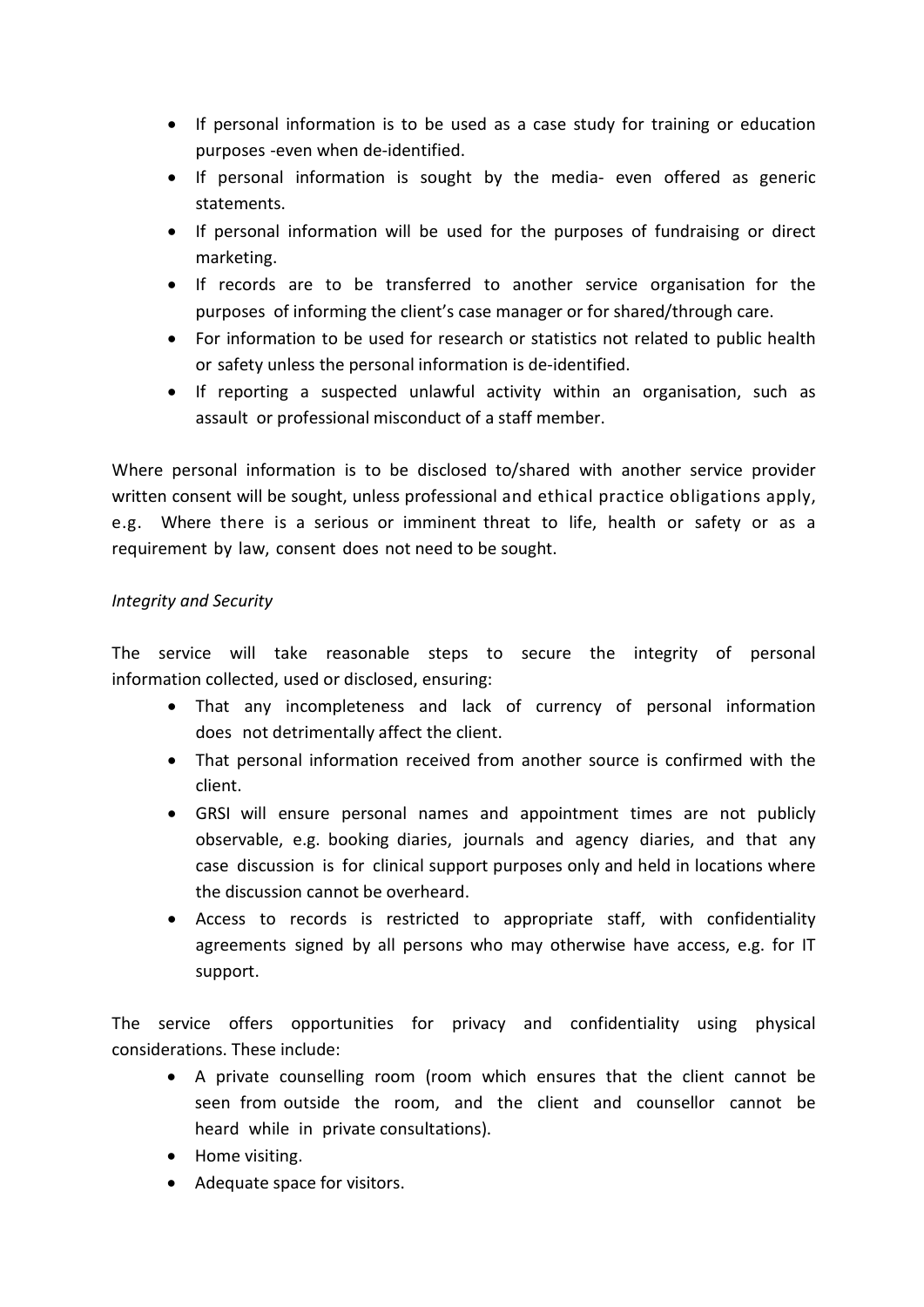- Convenient visiting times.
- Private waiting space.
- Policies regarding the discussion of client issues with other work colleagues especially in relation to in-person or telephone conversations being held in less than private areas, such as in reception areas.
- Ability for clients and carers to exercise control over their personal space and personal effects in residential settings.
- A security system that has levels of access so that access to the residence is restricted and that access to bedrooms is only granted to those who live in them.

GRSI will collect client satisfaction feedback about the agency and any breaches of privacy and confidentiality in accordance with the Complaints/Feedback Management Policy.

Security safeguards are in place to protect personal information as per the Data Management Policy.

Personal information no longer required will be de-identified and archived in a secure manner for the legal time requirement. Identifiers include any number assigned by the service to identify uniquely the individual for the purposes of the organisation's operations.

## *Client Access to Personal Records*

Clients are entitled to access personal information held about them. A staff member will be present to talk through the contents when inspection occurs to limit any information being taken out of context, misunderstood, or distressing the client if potentially upsetting.

Clients are entitled to correct personal information believed to be inaccurate, incomplete or out of date. If there is any disagreement between the client and the service staff about the accuracy of the information a statement outlining the client's claims about the incorrectness of the personal information will be recorded.

Any request to access personal information shall be met within a thirty day period, following:

- Verification of the client's identity.
- A check for details that should be withheld before release, i.e. any personal information that could pose a serious threat to life or health of a client, unreasonably impact upon the privacy of another individual, is authorised by law or will prejudice an investigation of a possible unlawful activity, is subject to existing or anticipated legal proceedings.
- Reasons, discussed with the client in person, will be given as to why any personal information is withheld.